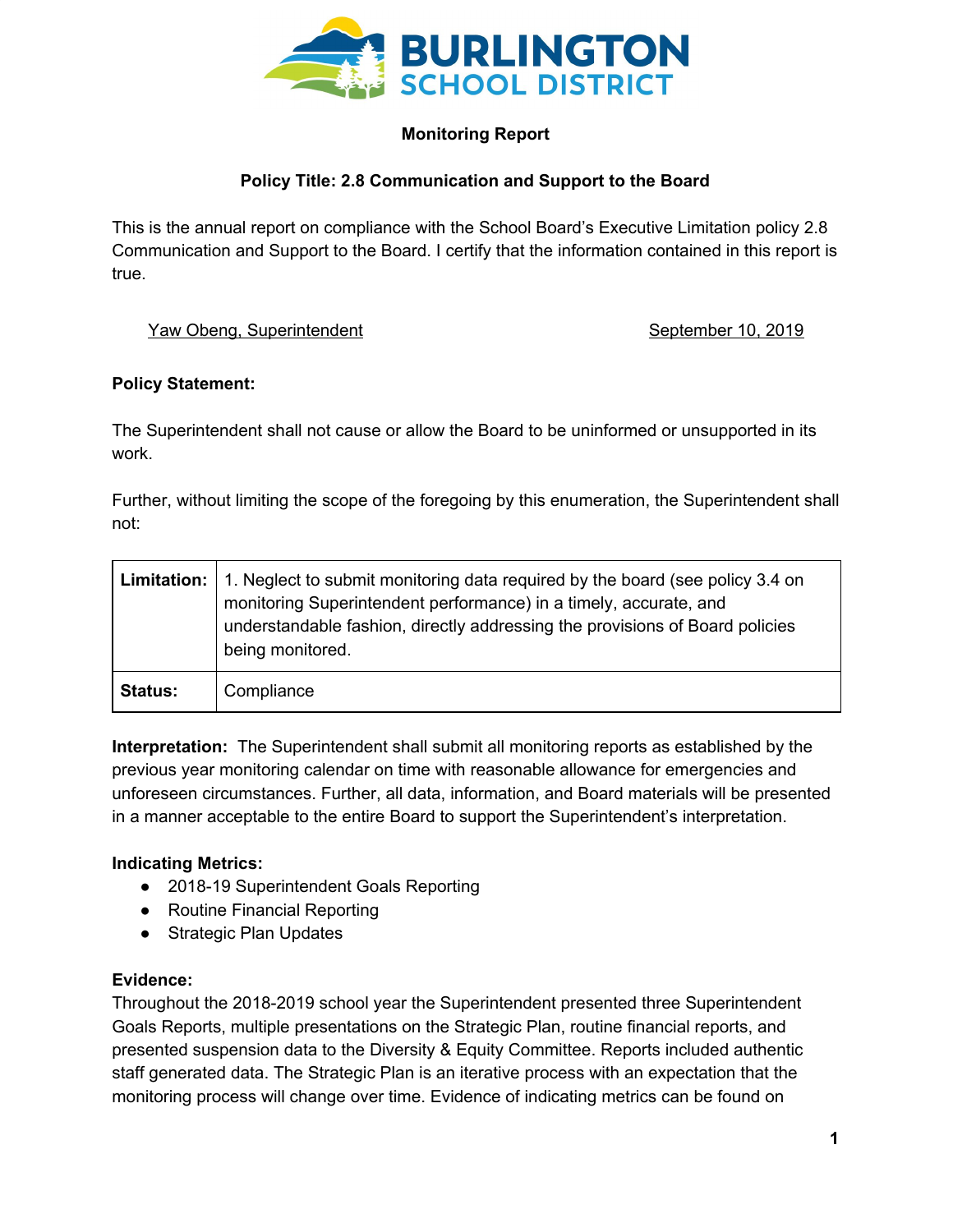

Boarddocs. All Executive Limitation monitoring reports for 2018-2019 were presented and received by the Board. List:

- 1.0 [Global](https://docs.google.com/document/d/1Oo1_xP8TgodzT2EdxHK-tNc6R-eRYfy8GsvLSMG4_cI/edit?usp=sharing) Ends
- 1.1 Reducing [Disparities](https://docs.google.com/document/d/1wVyfb_Z4iDwBdczpCPzp5Zv0ILDle0KDXb1GoVKGYVw/edit?usp=sharing)
- 2.1 Treatment of students, [parents/guardians](https://docs.google.com/document/d/1J5CxfsBXPcHJcqVJrzeu12ONsGU2Kt7J2gtQkuYtwxc/edit?usp=sharing) and community
- 2.2 Hiring and [treatment](https://docs.google.com/document/d/1244YRbAeER3h49CwNGsoLuxm6oAzDvVtFgfRoG7LL4Q/edit?usp=sharing) of staff
- 2.3 Financial [Conditions](https://docs.google.com/document/d/1xouzGas7twL0JXfrWPo_kUwZ24T8kDPTKjqsOiBSufY/edit?usp=sharing) and Activities
- 2.4 Planning and [Budgeting](https://docs.google.com/document/d/1GJ9CHTeySF5UXI7-noHy_KHveb5Cp8D3KB1HGjUsOtI/edit?usp=sharing)
- 2.5 Asset [Protection](https://docs.google.com/document/d/1OM7r9RJSX0_odPNrxDriVa5lN9d2JgVFRioxfbusKmI/edit?usp=sharing)
- 2.6 Emergency [Superintendent](https://docs.google.com/document/d/1N24wKGwGBT8fSsb_k4U38vx1WNl4ilCoP6wqS40rSnI/edit?usp=sharing) Succession
- 2.7 [Compensation](https://docs.google.com/document/d/1CRCFzGOWQekrhsqjIT7MItXwK_8pdkChgMbLr_rNKIY/edit?usp=sharing) and Benefits
- 2.8 [Communication](https://docs.google.com/document/d/1tNOyozbktOjJQPzYGNmmmhEhqGWdQlM1ftlSxAKeM98/edit?usp=sharing) and Support to the Board

|                | <b>Limitation:</b> 2. Allow the board to be unaware of any actual or anticipated noncompliance<br>with any Ends or Executive limitations policy, regardless of the Board's<br>monitoring schedule. |
|----------------|----------------------------------------------------------------------------------------------------------------------------------------------------------------------------------------------------|
| <b>Status:</b> | Compliance                                                                                                                                                                                         |

**Interpretation:** The Superintendent's monitoring reports must truthfully and accurately alert the Board to any condition of current noncompliance or condition of noncompliance considered likely in the future, and should include a plan for incremental movement toward compliance in a reasonable timeframe.

## **Indicating Metrics:**

● Occurrences of non-compliance.

## **Evidence:**

The Superintendent did report incidents of Board policy non-compliance during the 2018-2019 school year.

- Non [Compliance](https://docs.google.com/document/d/1kojoAq6TRfa1JnJmGUBTF-rWVvzJPqhnlVyfryCXnIM/edit?usp=sharing) Report FY 2019 (2018-2019 school year)

|         | <b>Limitation:</b> 3. Neglect to submit unbiased decision information required periodically by the<br>Board or let the Board be unaware of relevant trends. |
|---------|-------------------------------------------------------------------------------------------------------------------------------------------------------------|
| Status: | Compliance                                                                                                                                                  |

**Interpretation:** The Superintendent shall periodically provide information, data, and evidence of trends necessary for the Board to make informed decisions.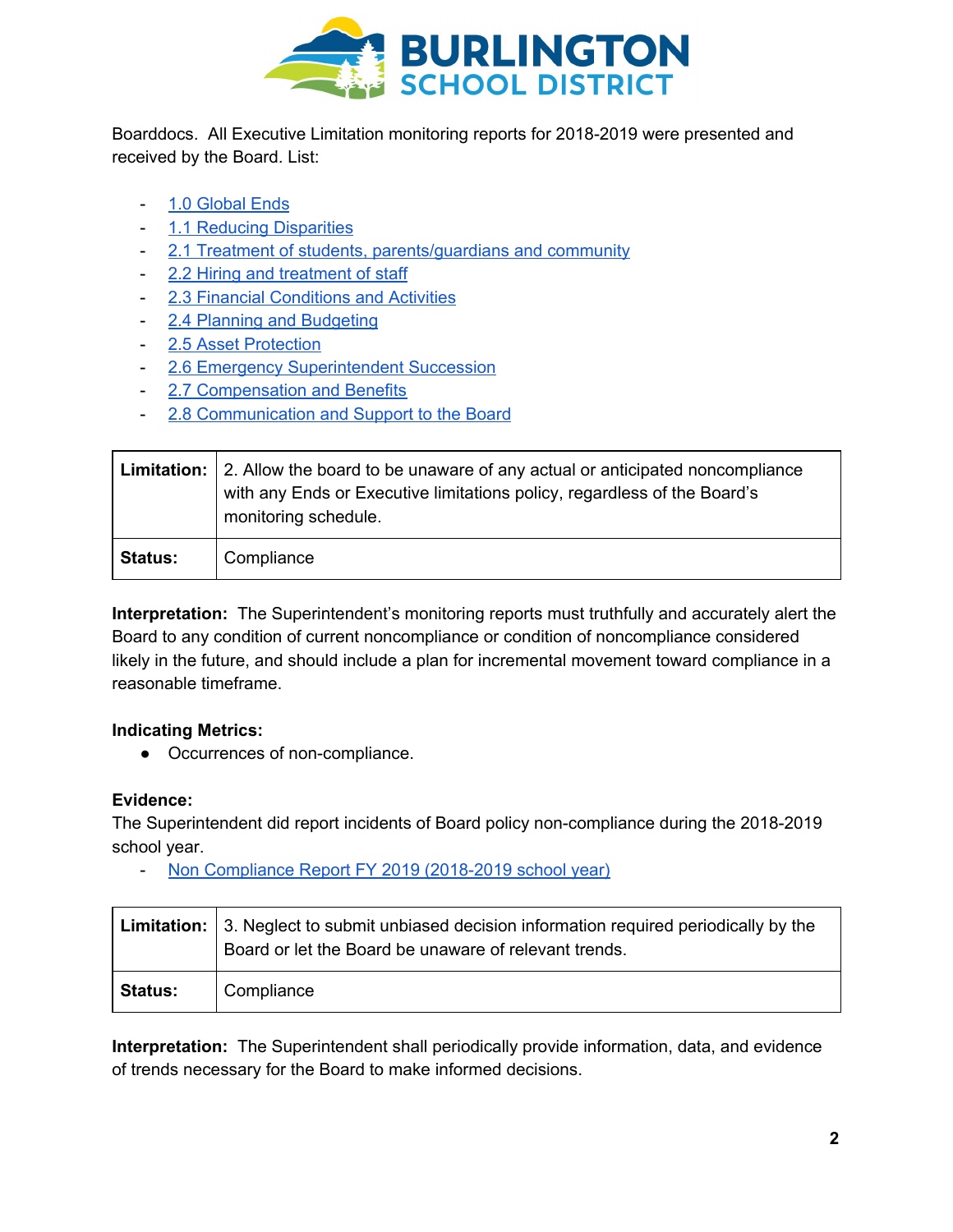

## **Indicating Metrics:**

- Student achievement data
- Performance gap trends among subpopulations of students
- Local and State economic conditions
- State legislative agenda and emerging legislation
- Changes to state statutes and or public policy
- Annual district budget information
- Enrollment projections for annual and long-range planning
- Student demographic information
- Capital facilities planning and management

### **Evidence:**

Board agendas, meeting materials and minutes accurately identify when the Superintendent provided the Board with relevant and helpful information. Examples since July 1, 2018 include:

- Provided budget planning assumptions for FY20. These can be found on the **[Budget](http://www.bsdvt.org/district/budget/)** [webpage](http://www.bsdvt.org/district/budget/).
- Communicated and provided School Board development opportunities, including Implicit Bias training, VSBA Orientations and Priorities Retreat Conducted State Education Funding Legislative Community Forum
- Communicated English Learning Funding challenges and advocacy efforts
- Informed on staffing requirements (Hiring recommendations and updates)
- Informed and included the Board in multi year capital improvement plan. These can be found on the Capital Planning [webpage.](http://www.bsdvt.org/district/budget/capital-planning/)
- Provided student demographic information at Diversity & Equity Committee Meetings and the Annual Report, which can be found on our School [Assessments](https://docs.google.com/document/d/1YqAfttT7BWPhBRjpyHVajAZNeQrY3vliS_ua-ZcoE5o/edit?usp=sharing) and Data [webpage.](https://docs.google.com/document/d/1YqAfttT7BWPhBRjpyHVajAZNeQrY3vliS_ua-ZcoE5o/edit?usp=sharing)
- Equity Data [Report](https://docs.google.com/document/d/1YqAfttT7BWPhBRjpyHVajAZNeQrY3vliS_ua-ZcoE5o/edit?usp=sharing)
- Provided teacher/support staff planning documents for negotiations
- Provided consultation on policy governance structure and implementation
- Informed of school calendar changes

|                | <b>Limitation:</b> 4. Allow the Board to be unaware of any significant incidental information it<br>requires, including anticipated media coverage, threatened or pending lawsuits,<br>and material internal and external changes. |
|----------------|------------------------------------------------------------------------------------------------------------------------------------------------------------------------------------------------------------------------------------|
| <b>Status:</b> | Compliance                                                                                                                                                                                                                         |

**Interpretation:** I interpret "incidental information" to that which is agreed upon by the Board and Superintendent. Providing the Board with current incidental information within Superintendent's control ensures that incidents of surprise are infrequent. It also includes any information the Board clarifies in advance that the entire Board needs.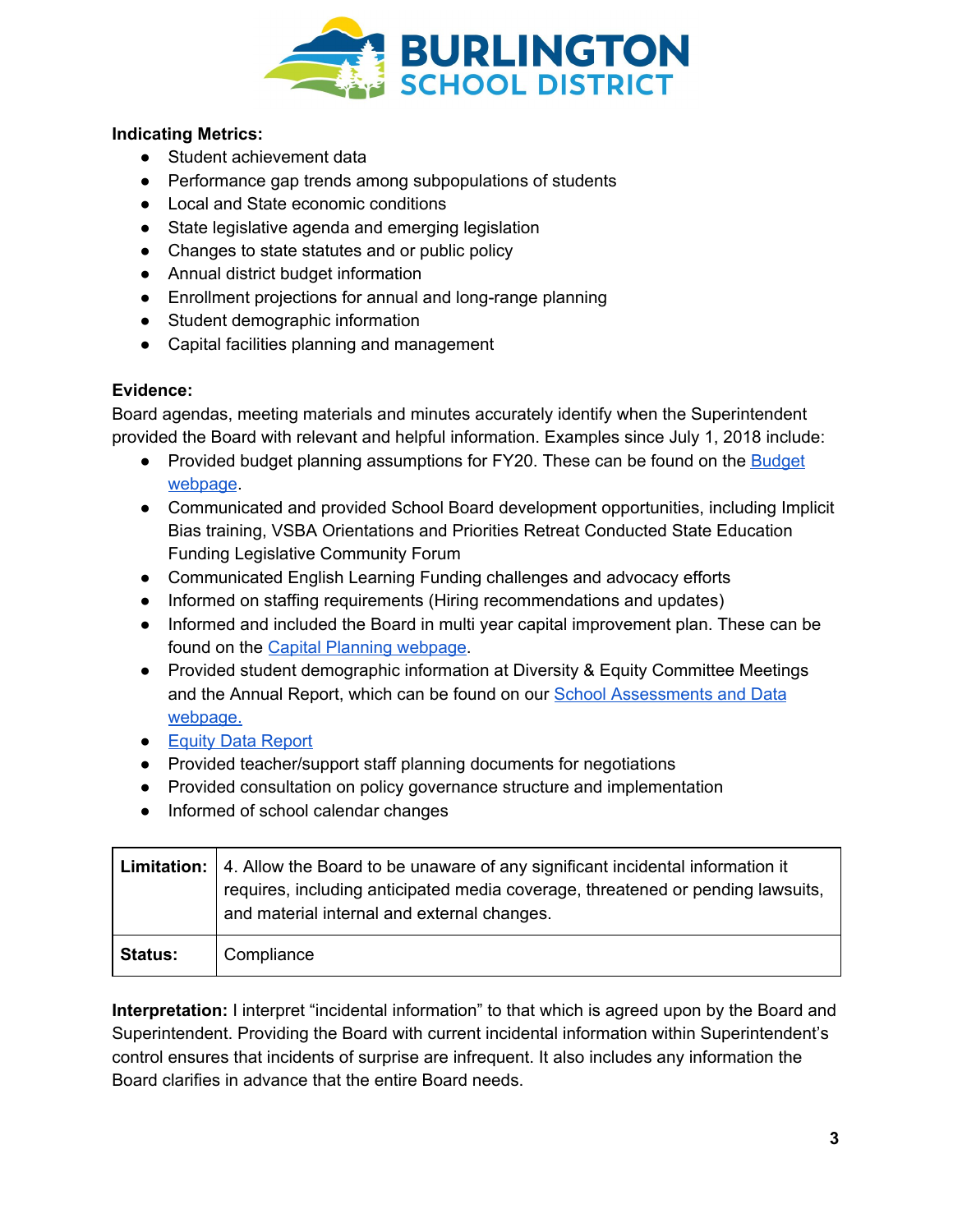

## **Indicating Metrics:**

- Frequency of Superintendent "off-schedule" communications to the Full Board
- Frequency of incidental updates in regularly scheduled Board Meetings
- Frequency of Executive Sessions on matters concerning personnel and possible litigation

## **Evidence:**

The Superintendent used regular Board meetings, ad hoc Board committee meetings, and "off schedule" email when apprising the Board of matters of importance.

- The Superintendent hired an Executive Assistant in October 2018.
- During the school year the Board receives a "Calendar of the Week" from the Superintendent, sharing important events and meetings the Superintendent plans to attend in the upcoming week.
- The Board received a "Social Media Summary" in the June 2019 Year in [Review.](https://docs.google.com/presentation/d/1qFle6Y2qqg7lWLnWH8Mspx1NCtG-PDniSeS3VIDVGj4/edit?usp=sharing)
- The Superintendent sent multiple Operational emails to the full Board since July 1, 2018.
- The Board received a total of 63 incidental updates in regularly scheduled Full Board meetings.
- The Superintendent used an Executive Session on 28 occasions during the year to address matters concerning personnel or a possible litigation.

Using emails, incidental bulletins and executive sessions ensures that the Board is not "surprised" as it relates to litigation, personnel matters of a sensitive nature, personnel changes, matters likely to result in media coverage, student safety and welfare, and District events. In addition, the Superintendent and Board Chair meet periodically or share emails to develop the agenda for the next Board meeting at which time incidental information will be discussed if necessary. Meeting the requirements of this limitation, the Superintendent is supported by the Executive Assistant and members of the District leadership team.

|                | <b>Limitation:</b> 5. Allow the board be unaware if, in the Superintendent's opinion, the Board is<br>not in compliance with its own policies on Governance Process and<br>Board-Management Delegation, particularly in the case of Board behavior that is<br>detrimental to the work relationship between the Board and the Superintendent. |
|----------------|----------------------------------------------------------------------------------------------------------------------------------------------------------------------------------------------------------------------------------------------------------------------------------------------------------------------------------------------|
| <b>Status:</b> | Compliance                                                                                                                                                                                                                                                                                                                                   |

**Interpretation:** The Superintendent has the responsibility to bring matters to the Board's attention that, in their opinion, indicates Board behavior that is out of compliance with Board policies. If an individual matter or the infraction is of the entire Board, it shall be brought to the attention of the Board as a whole.

## **Indicating Metrics:**

● Cases of Board noncompliance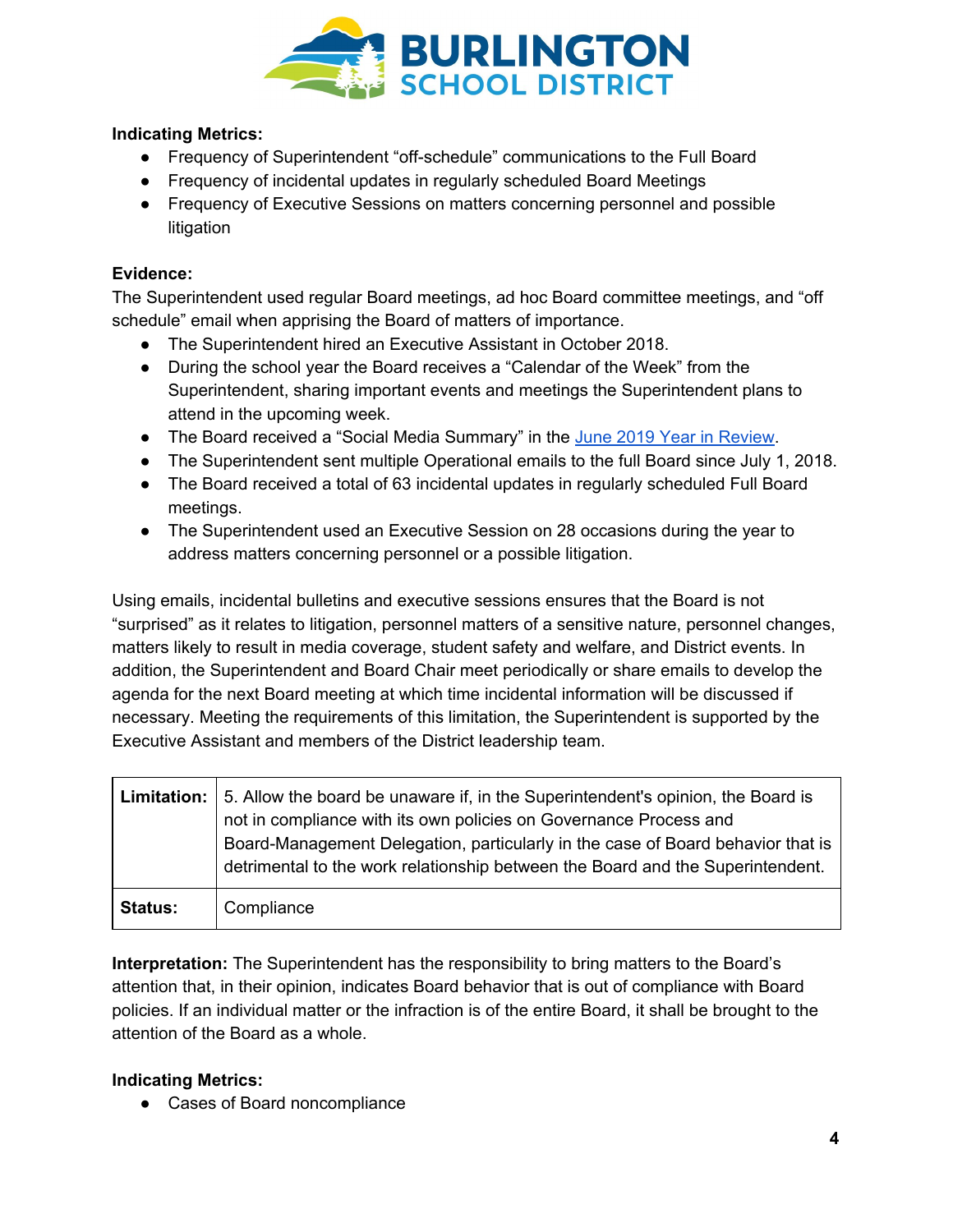

## **Evidence:**

The Superintendent did report to the Board issues of non - compliance under these categories: Policy Governance, Operations, Priority setting, Strategic Plan Development

|                | <b>Limitation:</b> $\vert$ 6. Present information in unnecessarily complex or lengthy form or in a form that<br>fails to differentiate among information of three types: monitoring, decision<br>preparation, and incidental. |
|----------------|-------------------------------------------------------------------------------------------------------------------------------------------------------------------------------------------------------------------------------|
| <b>Status:</b> | Compliance                                                                                                                                                                                                                    |

**Interpretation:** The Superintendent shall submit all written and verbal reports/information in a manner which is short, concise and to the point, distinguishing between reports to be used to oversee operation [monitoring], to make decisions, or solely for informational purposes.

# **Indicating Metrics:**

● Reports and Information submitted to the Board

## **Evidence:**

Reports and other presentations made by the Superintendent have been completed within the time allocation on the Board agenda and when appropriate and supported by the Board, scheduling reports and presentations was adjusted when needed. Directors, Principals, and other members of the District leadership are included in presentations. Their direct involvement enhances the report given their ability to share data through anecdotes and actual pieces of student work. We continue to work on Board clarification pre and post presentations to minimize questions. Have asked for support from Board executive to implement more efficient practice.

|                | Limitation:   7. Allow the board to be deprived of a workable mechanism for official board,<br>officer, or committee communications. |
|----------------|--------------------------------------------------------------------------------------------------------------------------------------|
| <b>Status:</b> | Compliance                                                                                                                           |

**Interpretation:** The Superintendent shall provide access to available technology tools to communicate effectively among Board members, Board committees, the community, staff, and the Superintendent. This technology will provide access to District websites, email, and the worldwide web.

I also interpret this to mean that the Superintendent will provide systems that will facilitate a reliable flow of information between the Board and Superintendent, Board Chair or other officers and Superintendent, and Board Committees and committee members (and staff).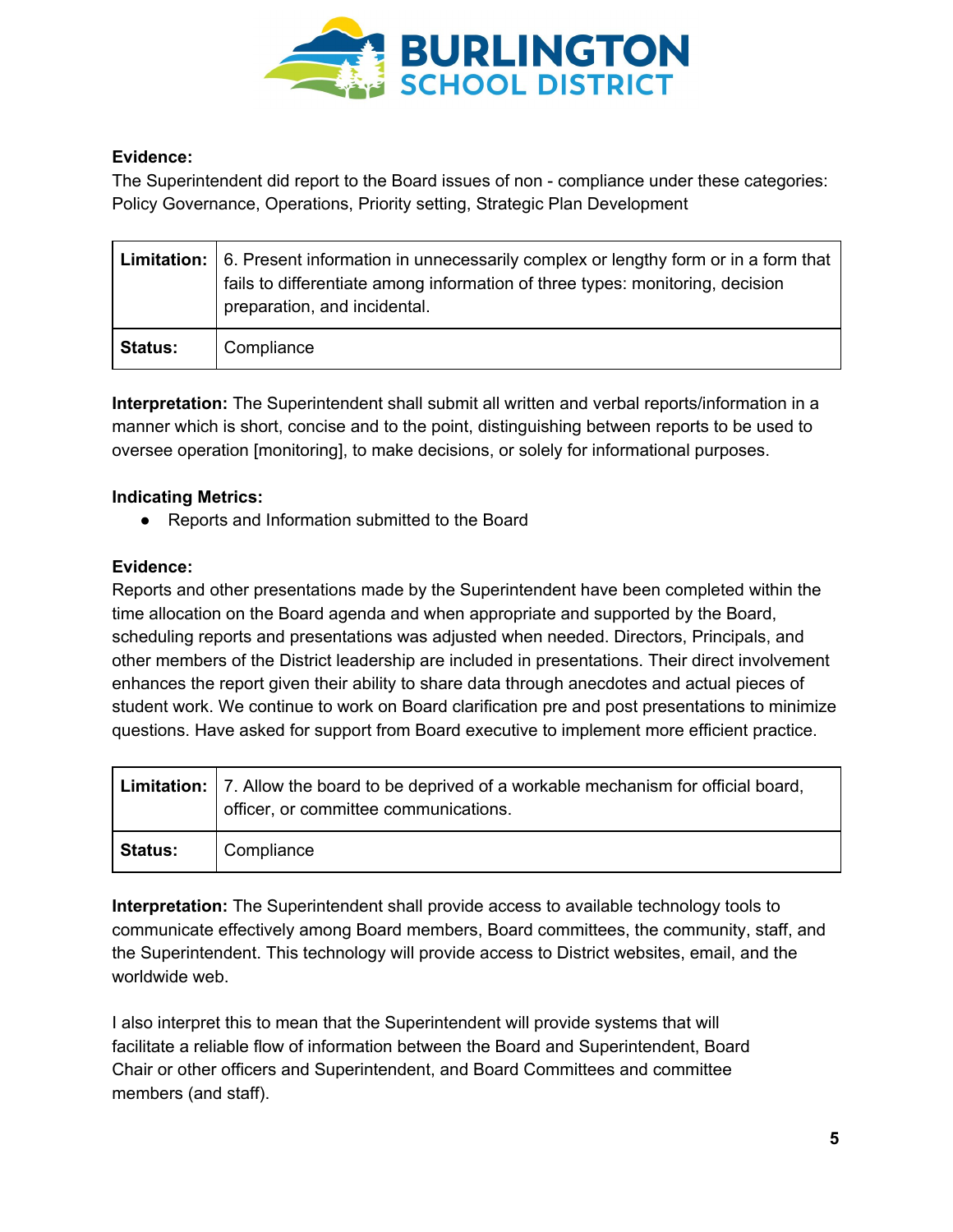

### **Indicating Metrics:**

Communication systems provided for communication to the Board from the Superintendent and between the Board members and Board committees.

• Communication systems provided for communication between the Board and the community.

### **Evidence:**

The Board uses Google Docs and Burlington School District e-mail to the extent allowed by law to make communication and the recording of Board meeting minutes more efficient. The Board uses Boarddocs for postings of the agenda and efficient decision making. Board meetings are posted on Boarddocs, with a link on the website. The District shares Board updates via Facebook, Front Porch Forum, Twitter, and PTO listservs for further community understanding of Board activity.

|                | <b>Limitation:</b> $\vert$ 8. Deal with the board in a way that favors or privileges certain board members<br>over others except when responding to officers or committees duly charged by<br>the Board. |
|----------------|----------------------------------------------------------------------------------------------------------------------------------------------------------------------------------------------------------|
| <b>Status:</b> | Compliance                                                                                                                                                                                               |

**Interpretation:** If the Superintendent provides information which has been requested by one Board member, it should be provided to all Board members. I further interpret this to mean the requests or direction of one Board member shall not be treated as a directive to the entire District, but rather redirected to the Board as a whole for consideration.

#### **Evidence:**

Board information and materials are provided and distributed electronically the same way, at the same time, to all members. Additionally, Board files are kept in the Superintendent's office to provide for traditional mailed materials and correspondence. Most postal mail is given to Board members personally. These mailed materials are brought to the Board's regular meeting. All communications as described in the evidence of compliance for limitation 4 are sent to all Board members. There are times during the year when the Board Chair, in consultation with the Superintendent, directs the Superintendent to modify the Board meeting agenda based on their perceptions of what the Board wants to discuss and anticipated time constraints. Executive Assistant to the Superintendent, Bonnie Ryder, works directly with the Clerk to ensure that appropriate minutes are reviewed by the Clerk and posted on Board agendas for review and approval by the Board.

Individual questions sent by a Board member to staff have been directed to the Superintendent, which in turn is directed to the Chair for determination of entire Board response.